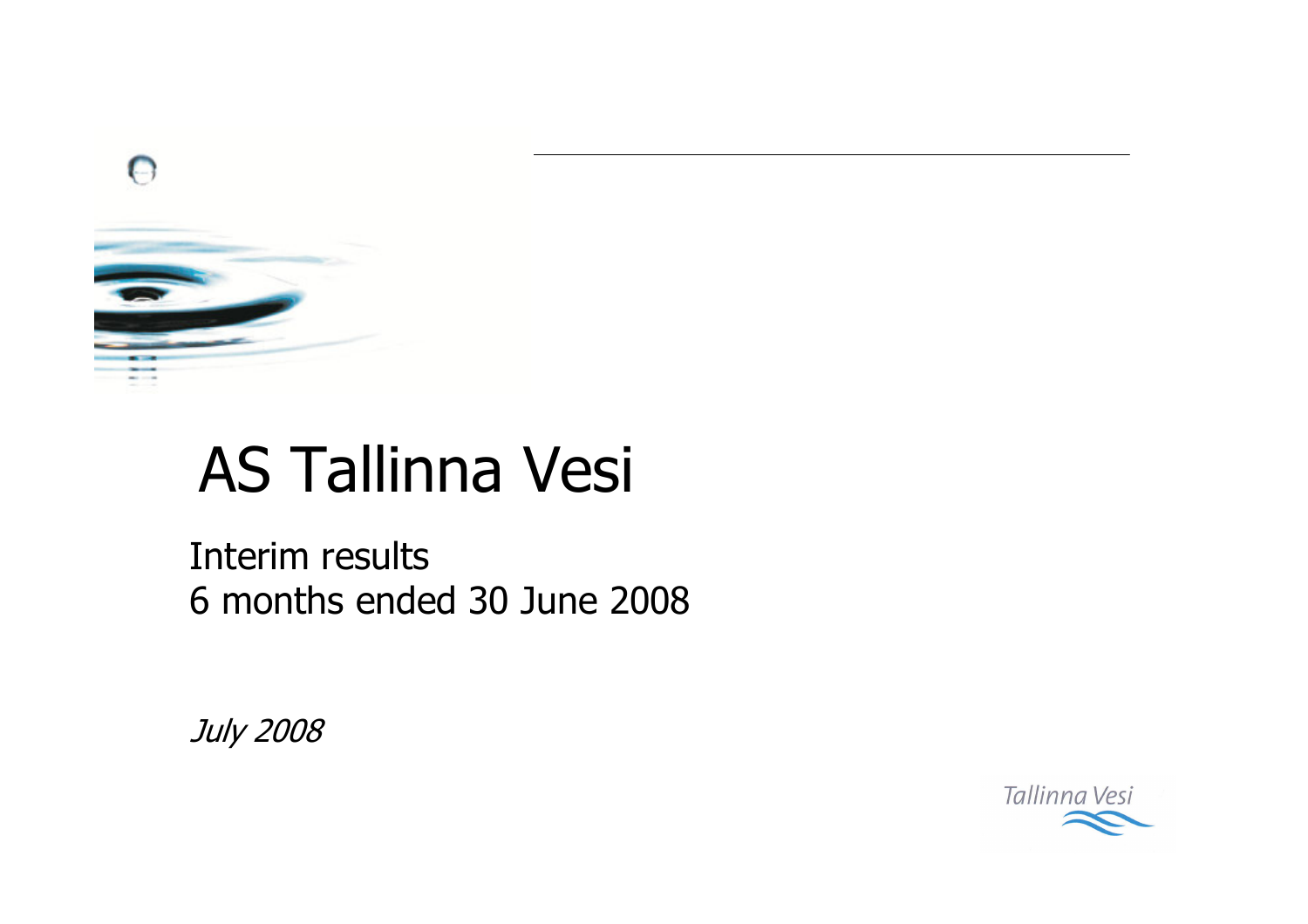#### **Speakers**



**Roch Cheroux** CEO, Chairman of the Management Board



Siiri Lahe CFO, Member of the Management Board

Tallinna Vesi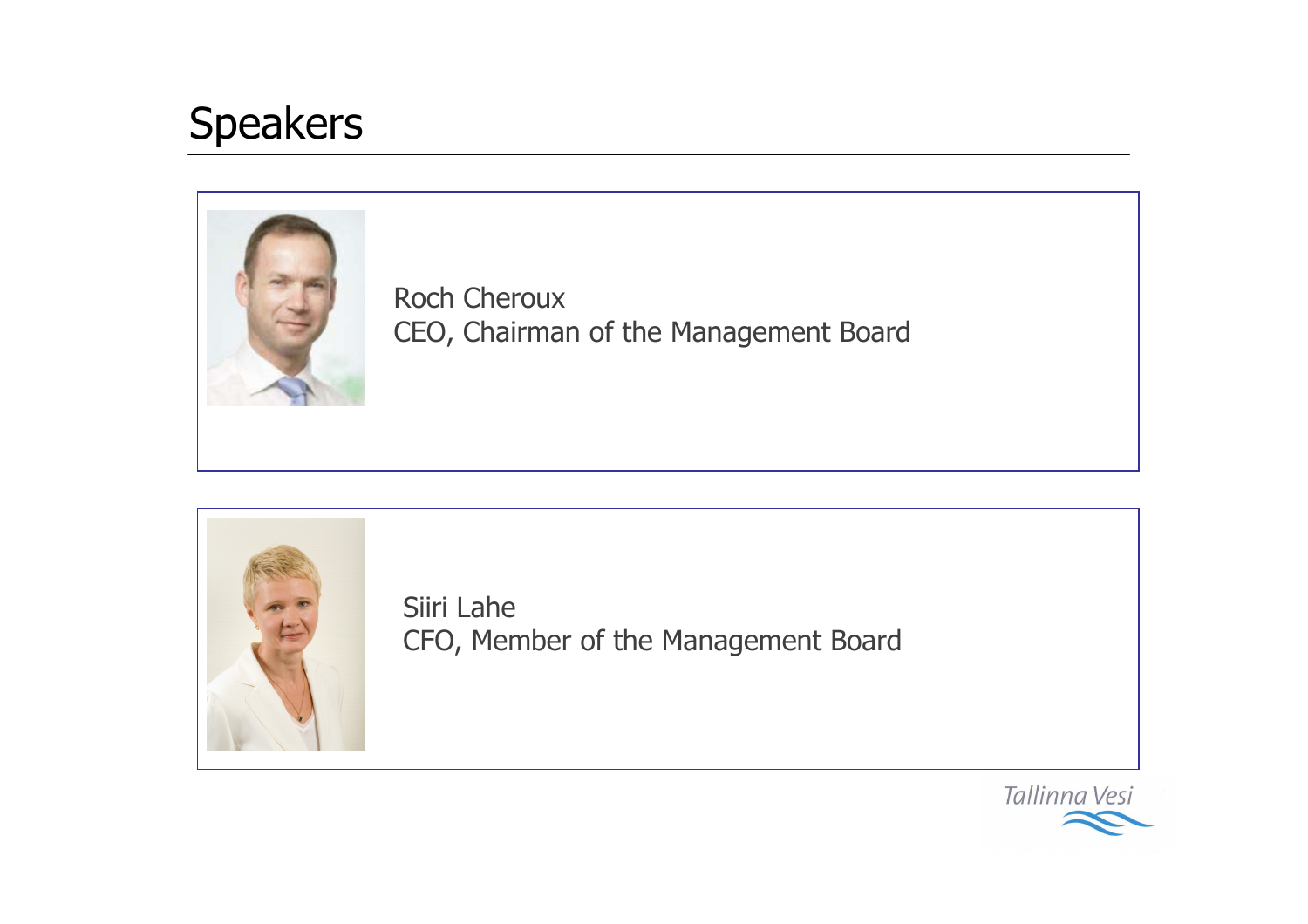#### Key achievements in 1st half-year 2008

**Good Operational Performance** 

All ISO certificates renewed

All LoS requirements fulfilled

Sales from main operating activity increased by 11.6%

Sales growth in surrounding areas 47.3%

Underlying profit before tax increased by 11.8%

12.45 kroons (0.796 €) per share dividends paid

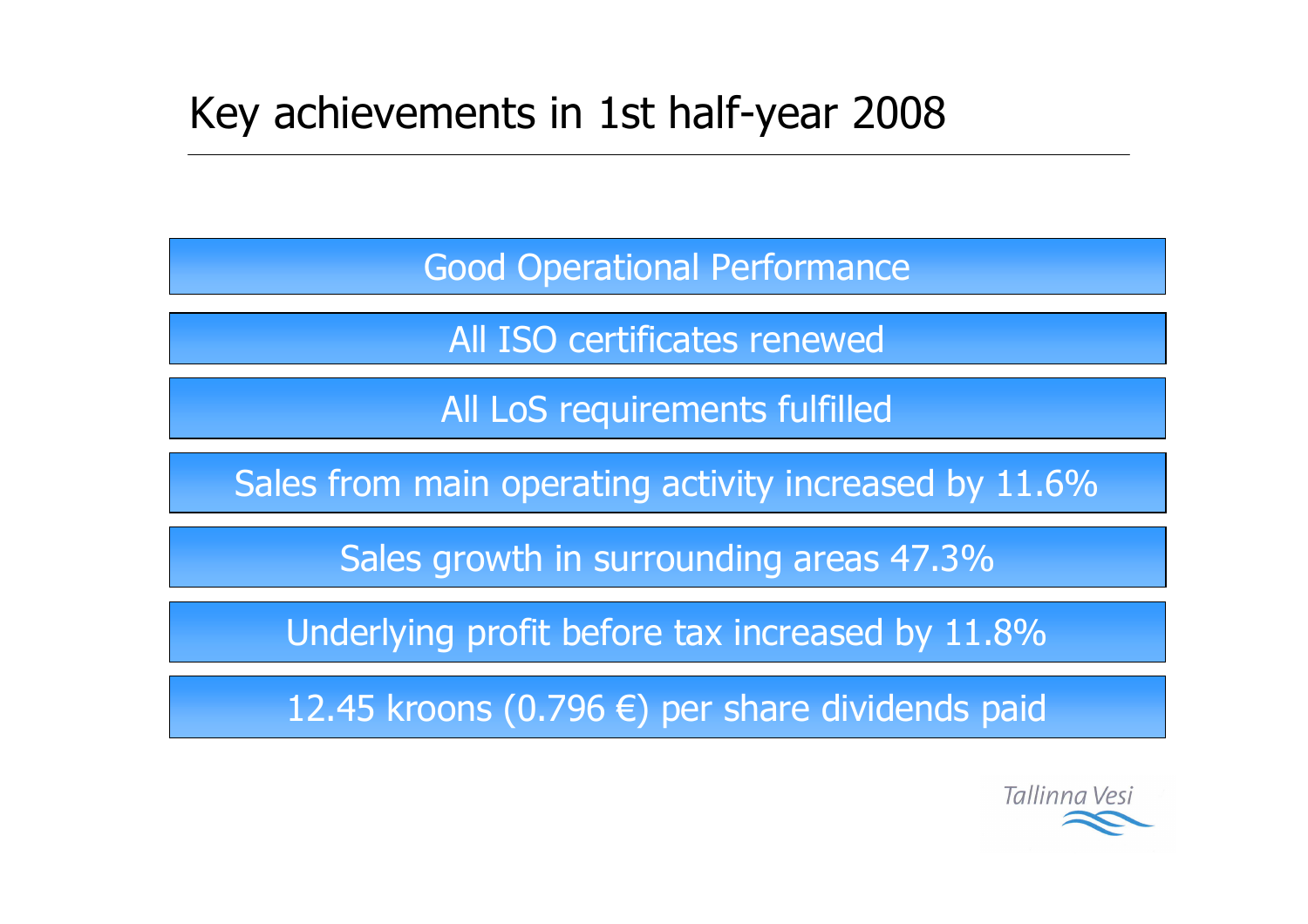#### Financial Highlights in 6 mths 2008 compared to 2007

|                              | 6 months | 6 months |                 |               |
|------------------------------|----------|----------|-----------------|---------------|
| mln EEK                      | 2008     | 2007     | <b>Increase</b> | <b>Change</b> |
| <b>Sales</b>                 | 445,1    | 381,8    | 63,4            | 16,6%         |
| Main operating activities    | 363,2    | 325,5    | 37,7            | 11,6%         |
| Other operating activities   | 81,9     | 56,3     | 25,6            | 45,6%         |
| Net profit                   | 113,9    | 119,2    | $-5,3$          | $-4,4%$       |
| <b>Underlying Net profit</b> | 113,9    | 105,9    | 8,0             | 7,6%          |

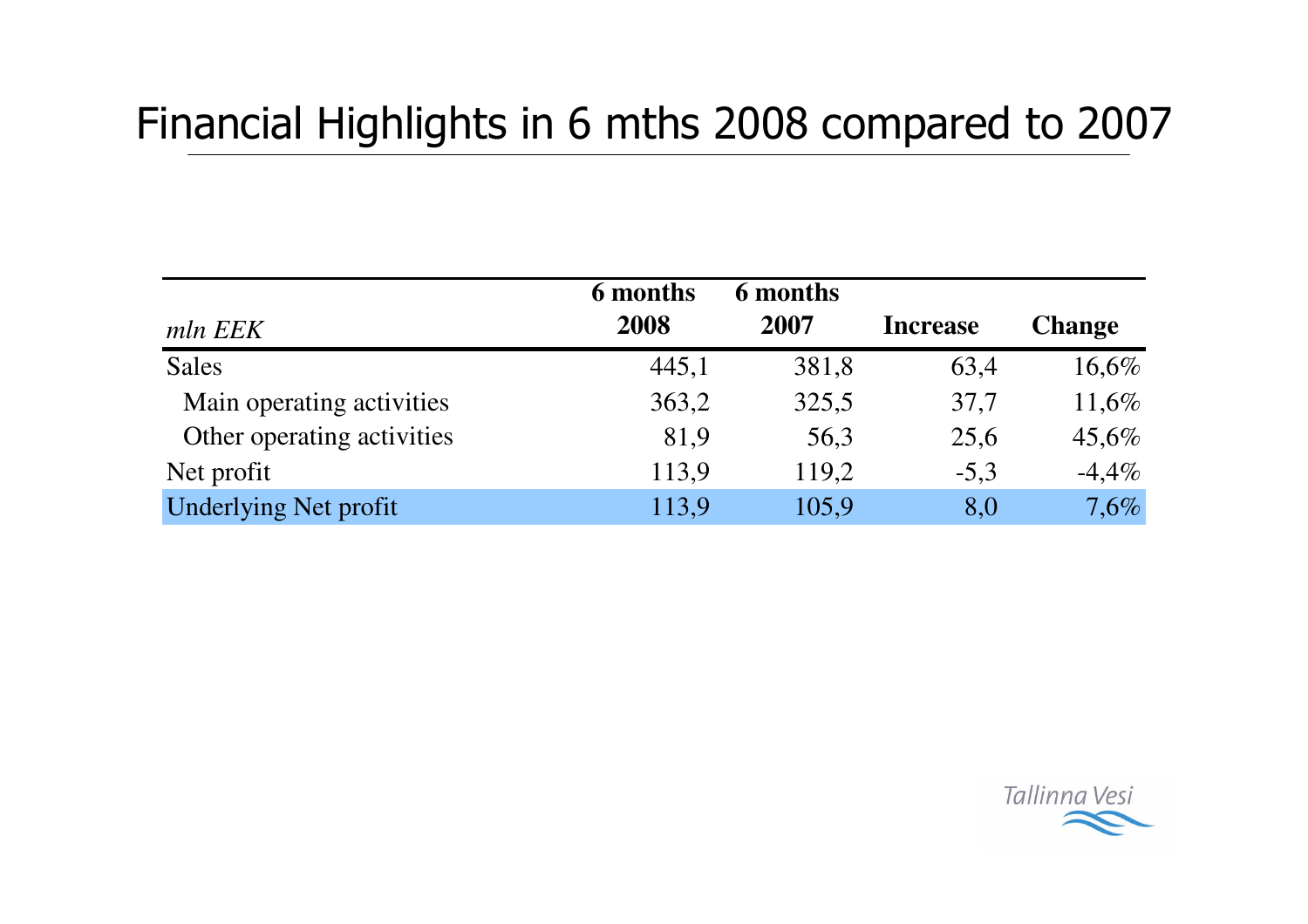#### Water and Wastewater and other revenues

#### **Revenues**

| million EEK                       | 6 M 2008 | 6 M 2007 | Ch. EEK       | Ch. %   |
|-----------------------------------|----------|----------|---------------|---------|
| Domestic                          | 176,0    | 160,9    | 15,1          | 9,4%    |
| Commercial, in area only          | 139,8    | 129,1    | 10,7          | 8,3%    |
| Commercial, outside area only     | 12,2     | 8,3      | 3,9           | 47,3%   |
| Overpollution                     | 7,1      | 4,9      | 2,1           | 43,1%   |
| <b>Water and wastewater total</b> | 335,0    | 303,2    | 31,8          | 10,5%   |
| <b>Volumes</b>                    |          |          |               |         |
| million m3                        | 6 M 2008 | 6 M 2007 | <b>Ch. M3</b> | $Ch.$ % |
|                                   |          |          |               |         |
| Domestic                          | 14,5     | 14,8     | $-0,3$        | $-2,1%$ |
| Commercial, in area only          | 5,0      | 5,1      | $-0,2$        | $-3,5%$ |
| Commercial, outside area only     | 1,7      | 1,1      | 0,5           | 48,1%   |

- $\triangleright$  Other main business revenues 28.1mln EEK, by 5.9 mln EEK or 27% higher  $y$ -0- $y$
- $\triangleright$  Impact from the biggest lost industrial customer minus 125 thousand m3 (water & sewerage in total)

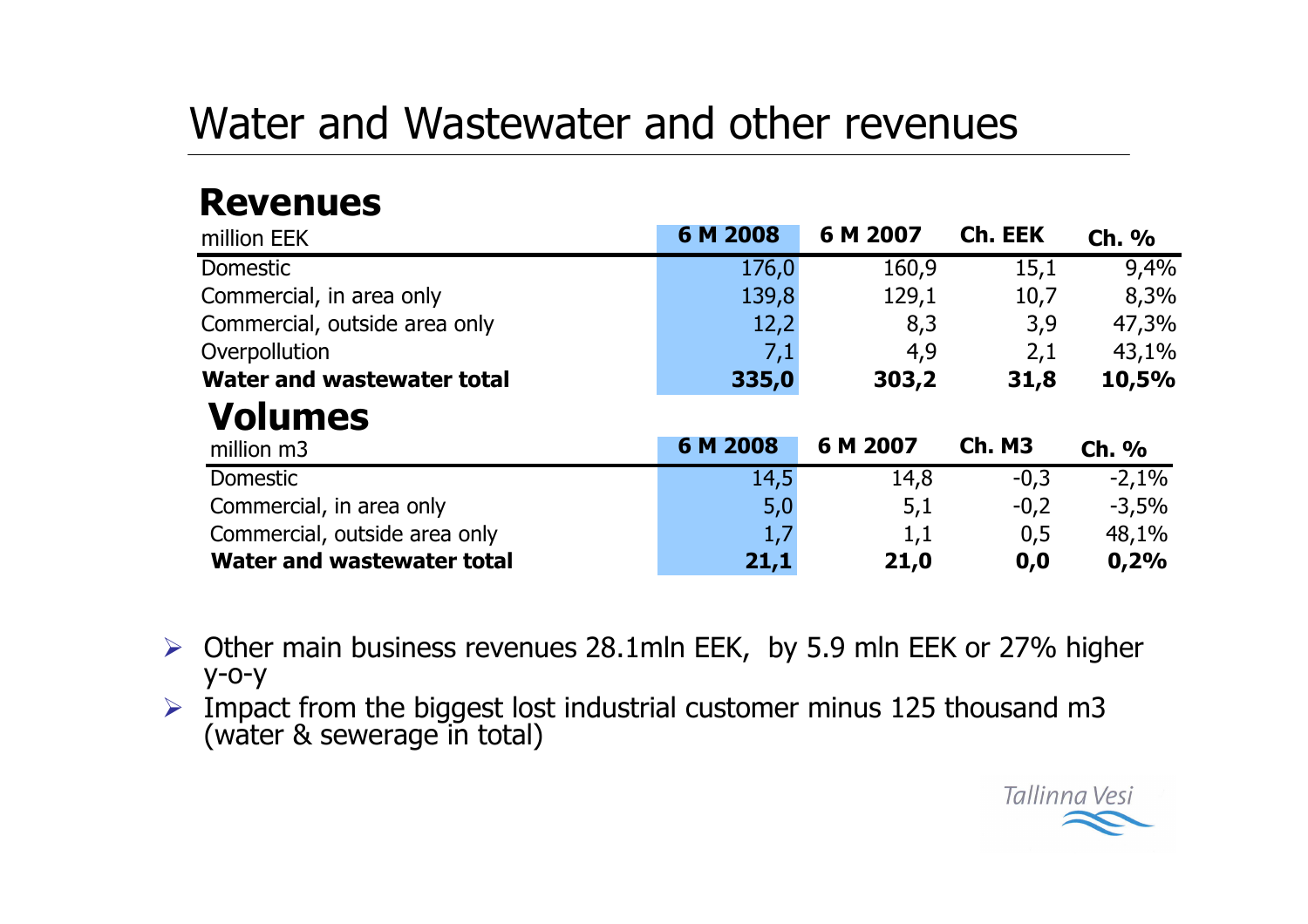### Costs: 6 mths 2008 compared to 6 mths 2007

#### Inflationary increases partially balanced by out-performance

- $COGS$  main operating activities by 31.7% or 32.4 mln EEK higher y-o-y  $\blacktriangleright$
- Underlying  $COGS$  main operating activities by 16.5% or 19.1 mln EEK higher y-o-y  $\blacktriangleright$ In 2007 Environmental taxes 13.3 mln EEK lower due to provision write-back
- Marketing costs 0.1 mln EEK lower  $\blacktriangleright$
- Administration costs 0.8 mln EEK lower

Across all above categories the impact from the following indexes:

- $\checkmark$  CPI increase in 2007 6.6%, forecast for 2008 around 10%
- $\checkmark$  Salaries index increase in 2007 20.4%, forecast for 2008 15%
- √ Construction price index increase in 2007 12.7%
- Other revenues 1.9 mln EEK lower
- Financial costs 0.8 mln EEK higher (increase in Euribor rates)  $\blacktriangleright$

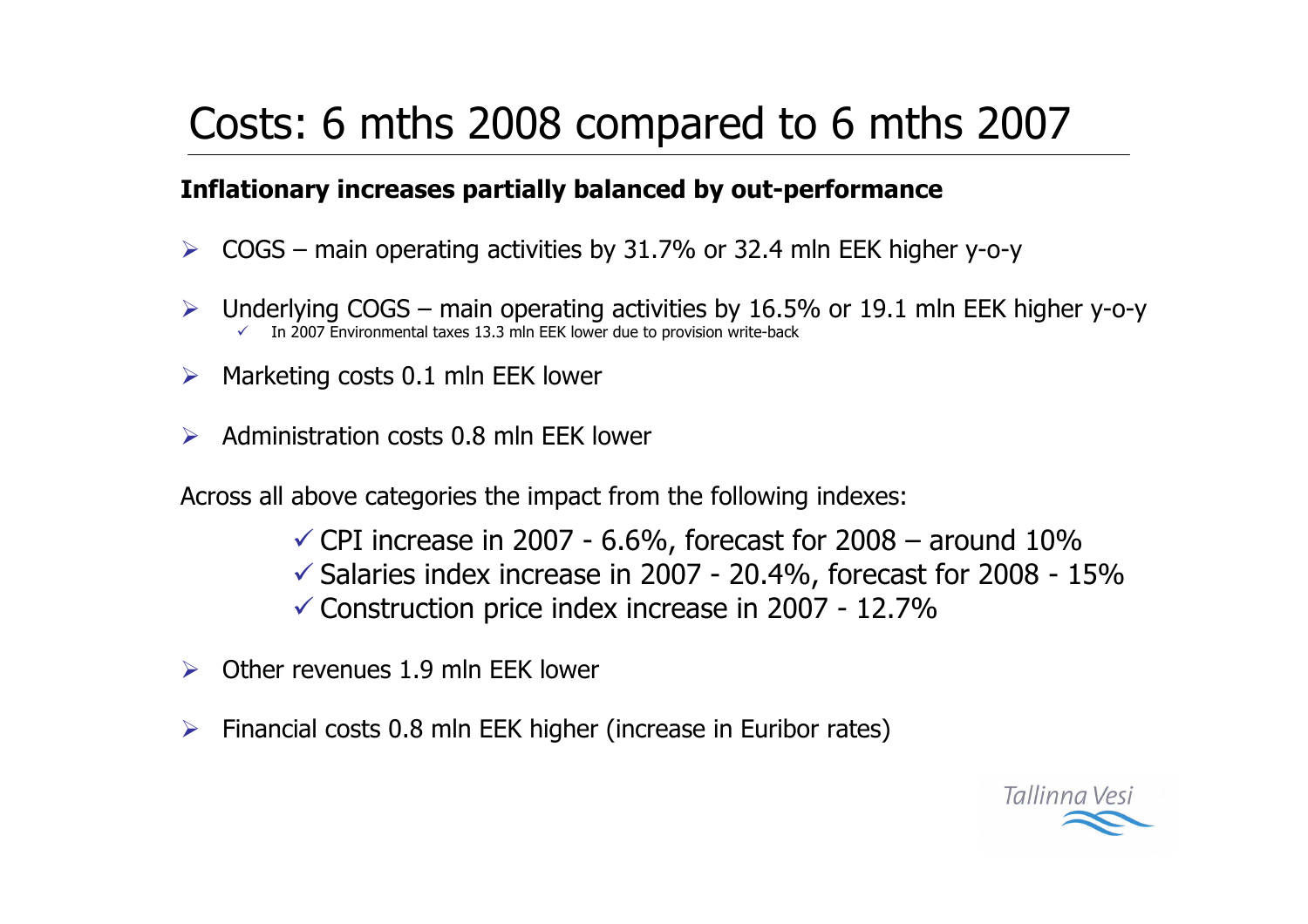## **Reported: Profitability of Operations**



- Underlying operating profit 201.9 mln EEK in 6mo08, 10.8% increase y-o-y  $\blacktriangleright$
- Underlying profit before taxes 180.1 mln EEK in 6mo08, 11.8% increase y-o-y  $\blacktriangleright$
- Underlying net profit 113.9 mln EEK in 6mo08, 7.6% increase y-o-y  $\blacktriangleright$

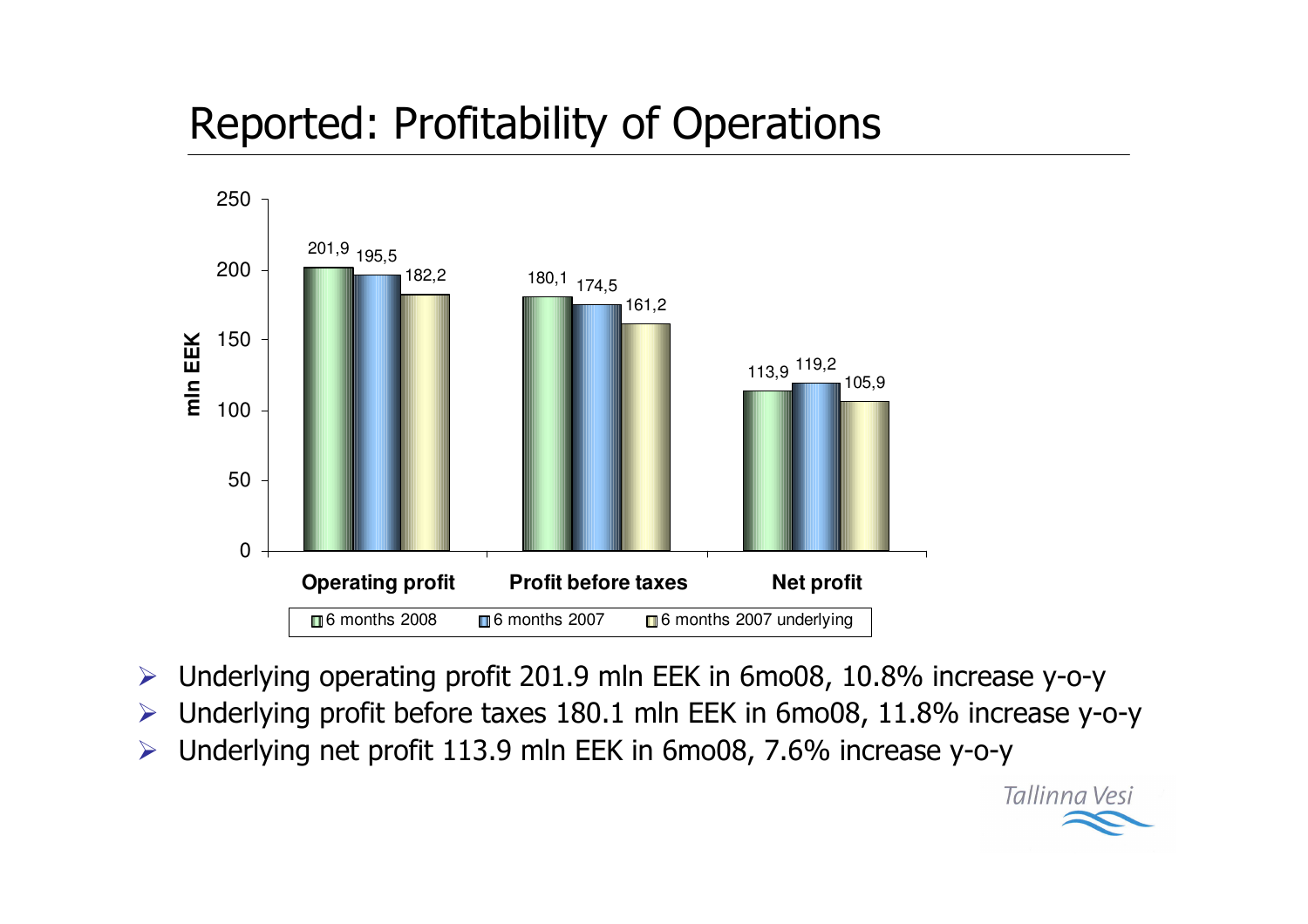#### **Cash Position**



- As of 30 June 2008 cash balance 192 m'EEK  $\blacktriangleright$
- 13.4 m'EEK cash generated in 6 M 2008, 62.4 m'EEK more than in 6 M 2007  $\blacktriangleright$

Tallinna Vesi